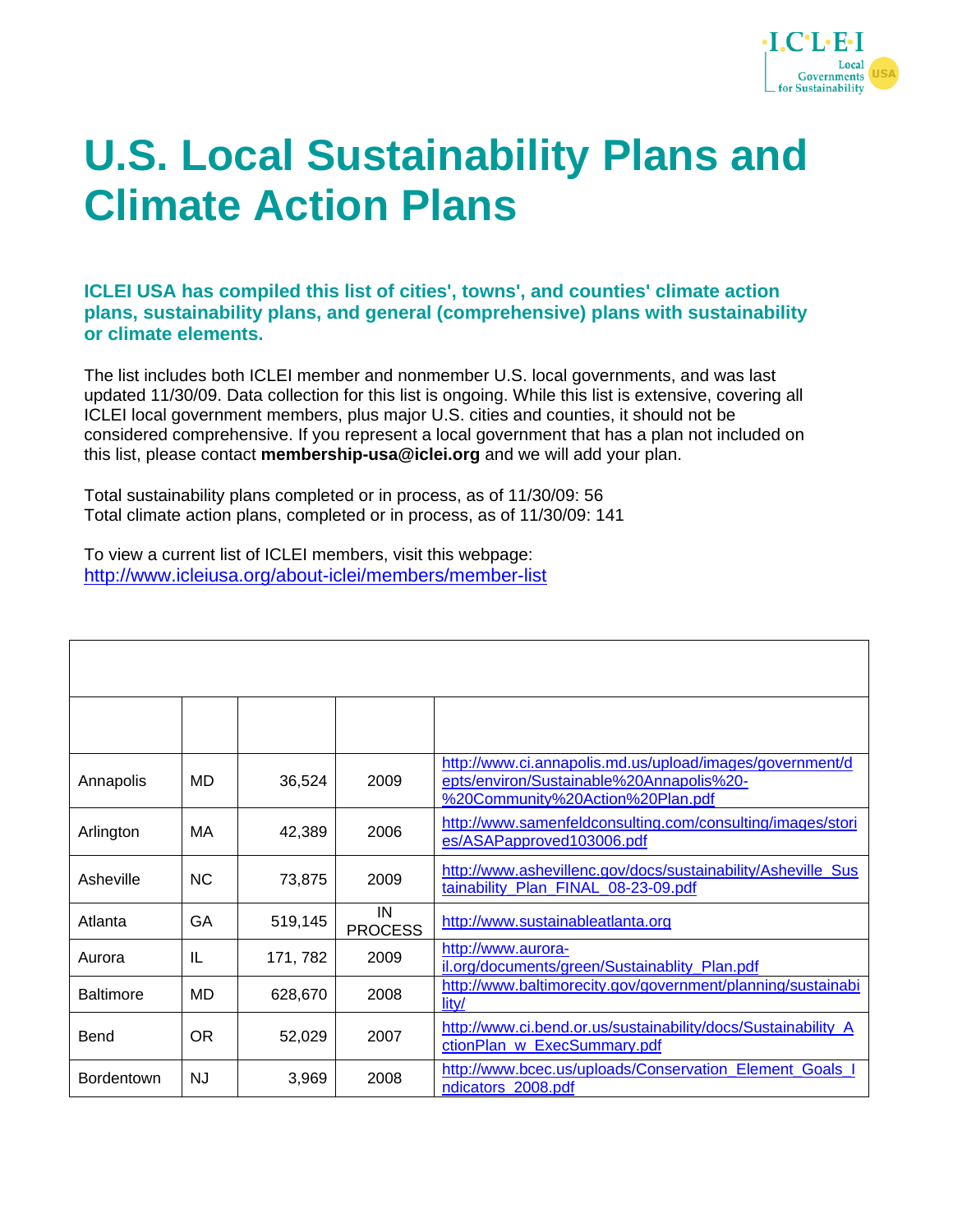| <b>Boulder</b>         | CO        | 101,547   | 2007                 | http://www.bouldercolorado.gov/files/final sss plan 060608.<br>pdf                                                                 |
|------------------------|-----------|-----------|----------------------|------------------------------------------------------------------------------------------------------------------------------------|
| <b>Burbank</b>         | CA        | 104,108   | 2008                 | http://www.ci.burbank.ca.us/Modules/ShowDocument.aspx?<br>documentid=1813                                                          |
| <b>Burlington</b>      | VT        | 38,889    | 2000                 | http://www.cedo.ci.burlington.vt.us/legacy/documents.html                                                                          |
| <b>Burnsville</b>      | MN        | 60,049    | 2007                 | http://www.ci.burnsville.mn.us/DocumentView.aspx?DID=12<br>87                                                                      |
| Charleston             | <b>SC</b> | 111, 978  | 2009                 | http://www.charlestoncity.info/dept/content.aspx?nid=1949                                                                          |
| Clackamas<br>County    | <b>OR</b> | 380,576   | 2008                 | http://www.co.clackamas.or.us/sustainability/taskforce.jsp                                                                         |
| Claremont              | CA        | 37,242    | 2008                 | http://www.ci.claremont.ca.us/ps.quicklinks.cfm?ID=2267                                                                            |
| Dallas                 | ТX        | 1,210,390 | IN<br><b>PROCESS</b> | http://greendallas.net/climate change reduce.html                                                                                  |
| Denver                 | CO        | 554,636   | 2006                 | http://www.greenprintdenver.org/docs/greenprint_report.pdf                                                                         |
| El Paso                | <b>TX</b> | 742,062   | 2008                 | http://www.elpasotexas.gov/muni_clerk/meetings/lrcm06180<br>91330/06180903%20Sustainability%20Plan.pdf                             |
| Fayetteville           | <b>NC</b> | 174,100   | 2009                 | http://www.ci.fayetteville.nc.us/files/37/sustainability_master<br>plan/entry3516.aspx                                             |
| Flagstaff              | <b>AZ</b> | 127,450   | IN<br><b>PROCESS</b> | http://www.flagstaff.az.gov/index.aspx?NID=1620                                                                                    |
| Franklin               | TN        | 41,165    | 2009                 | http://www.franklintn.gov/livegreen/City%20of%20Franklin%<br>20Sustainable%20Community%20Action%20Plan%20Final.<br>pdf             |
| Fresno                 | CA        | 476,050   | 2008                 | http://www.fresno.gov/NR/rdonlyres/39776243-D803-434C-<br>BB5A-<br>F121FB40D269/9537/FresnoGreenPacketFINAL50608.pdf               |
| Grand<br>Rapids        | MI        | 193,627   | 2006                 | http://www.grand-<br>rapids.mi.us/download_upload/binary_object_cache/executi<br>ve_Sustainability%20Plan%20FY%202007%20101706.pdf |
| Hailey                 | ID        | 7,583     | IN<br><b>PROCESS</b> | http://www.haileycityhall.org/                                                                                                     |
| Hillsboro              | <b>OR</b> | 89,000    | IN<br><b>PROCESS</b> | http://www.ci.hillsboro.or.us/                                                                                                     |
| Hillsborough<br>County | <b>FL</b> | 1,180,784 | IN<br><b>PROCESS</b> | http://www.hillsboroughcounty.org/green/                                                                                           |
| Lake Oswego            | <b>OR</b> | 35,278    | 2007                 | http://www.ci.oswego.or.us/plan/Sustainability/City_Sustaina<br>bility_Plan/LO%20Sustainability%20Plan%20Final%2011-<br>21-07.pdf  |
| Long Beach             | CA        | 463,789   | 2009                 | http://www.longbeach.gov/citymanager/sustainability/                                                                               |
| Miami-Dade<br>County   | FL        | 2,387,170 | IN<br><b>PROCESS</b> | http://www.miamidade.gov/greenprint/home.asp                                                                                       |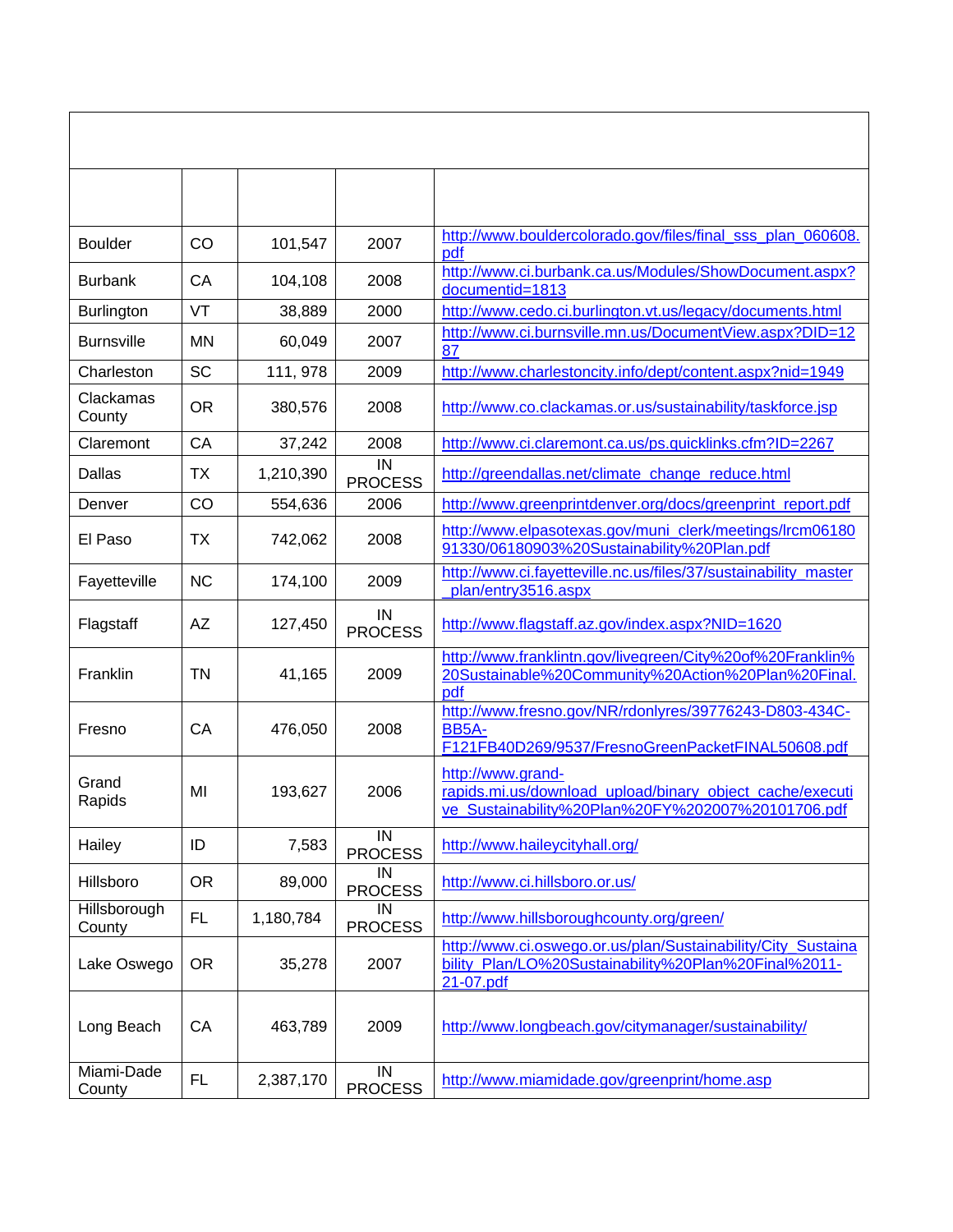| Middleton                                | WI        | 16,595    | IN<br><b>PROCESS</b> | http://www.ci.middleton.wi.us/                                                                                                       |
|------------------------------------------|-----------|-----------|----------------------|--------------------------------------------------------------------------------------------------------------------------------------|
| Milwaukie                                | <b>OR</b> | 97,222    | 2009                 | http://www.cityofmilwaukie.org/                                                                                                      |
| Minneapolis                              | <b>MN</b> | 382,618   | 2004                 | http://www.ci.minneapolis.mn.us/cped/comp_plan_update_d<br>raft_plan.asp                                                             |
| Mountain<br>View                         | CA        | 70,090    | 2008                 | http://www.mountainview.gov/services/learn_about_our_city/<br>environmental_sustainability_program.asp                               |
| Mountlake<br>Terrace                     | <b>WA</b> | 20,362    | 2008                 | http://www.ci.mountlake-<br>terrace.wa.us/cityServices/planning/Sustainability/pdf/MLT<br>Sustainability_Strategy_Adopted_8_4_08.pdf |
| <b>New</b><br>Rochelle                   | <b>NY</b> | 73,260    | IN<br><b>PROCESS</b> | http://www.newrochelleny.com/greenr.asp                                                                                              |
| New York<br>City                         | <b>NY</b> | 8,008,278 | 2007                 | http://www.nyc.gov/html/planyc2030/html/home/home.shtml                                                                              |
| Northampton                              | МA        | 28,979    | 2008                 | http://www.northamptonma.gov/opd/uploads/listWidget/5909<br>/SustainableNorthamptonPlan.pdf                                          |
| Palm Desert                              | CA        | 41,155    | IN<br><b>PROCESS</b> | http://www.palm-desert.org/about-palm-desert/press-<br>room/press-releases/press-release?id=409                                      |
| Peoria                                   | <b>AZ</b> | 142,024   | 2009                 | http://www.peoriaaz.gov/uploadedFiles/Peoriaaz/Governme<br>nt/Sustainability/SustainabilityActionPlan.pdf                            |
| Philadelphia                             | <b>PA</b> | 1,448,394 | 2009                 | http://www.phila.gov/green/greenworks/                                                                                               |
| Phoenix                                  | <b>AZ</b> | 1,512,986 | IN<br><b>PROCESS</b> | http://www.phoenix.gov/greenphoenix/sustainability/greenph<br>x.html                                                                 |
| Rockville                                | МA        | 60,734    | 2007                 | http://www.rockvillemd.gov/environment/sustainability/Sustai<br>nableRockville.pdf                                                   |
| Sacramento                               | CA        | 438,246   | 2008                 | http://www.cityofsacramento.org/generalservices/sustain/doc<br>uments/Sustainability-Implementation-Plan-2008.pdf                    |
| Saint Paul                               | <b>MN</b> | 111,131   | IN<br><b>PROCESS</b> | http://www.stpaul.gov/index.aspx?nid=429                                                                                             |
| San Antonio                              | <b>TX</b> | 1,351,305 | 2009                 | http://www.sanantonio.gov/oep/SustainabilityPlan/Mission%<br>20Verde.pdf                                                             |
| San<br><b>Buenaventur</b><br>a (Ventura) | CA        | 103,706   | 2007                 | http://www.cityofventura.net/files/public_works/maintenance<br>services/environmental_services/resources/post-<br>peakoil.pdf        |
| San Diego                                | CA        | 1,266,753 | 2005                 | http://www.sandiego.gov/environmental-<br>services/sustainable/pdf/action plan 07 05.pdf                                             |
| San<br>Francisco                         | CA        | 776,733   | 2004                 | http://www.sfgov.org/site/uploadedfiles/mayor/SForwardFina<br>I.pdf                                                                  |
| San Mateo                                | CA        | 91,601    | 2007                 | http://www.cityofsanmateo.org/DocumentView.aspx?DID=29                                                                               |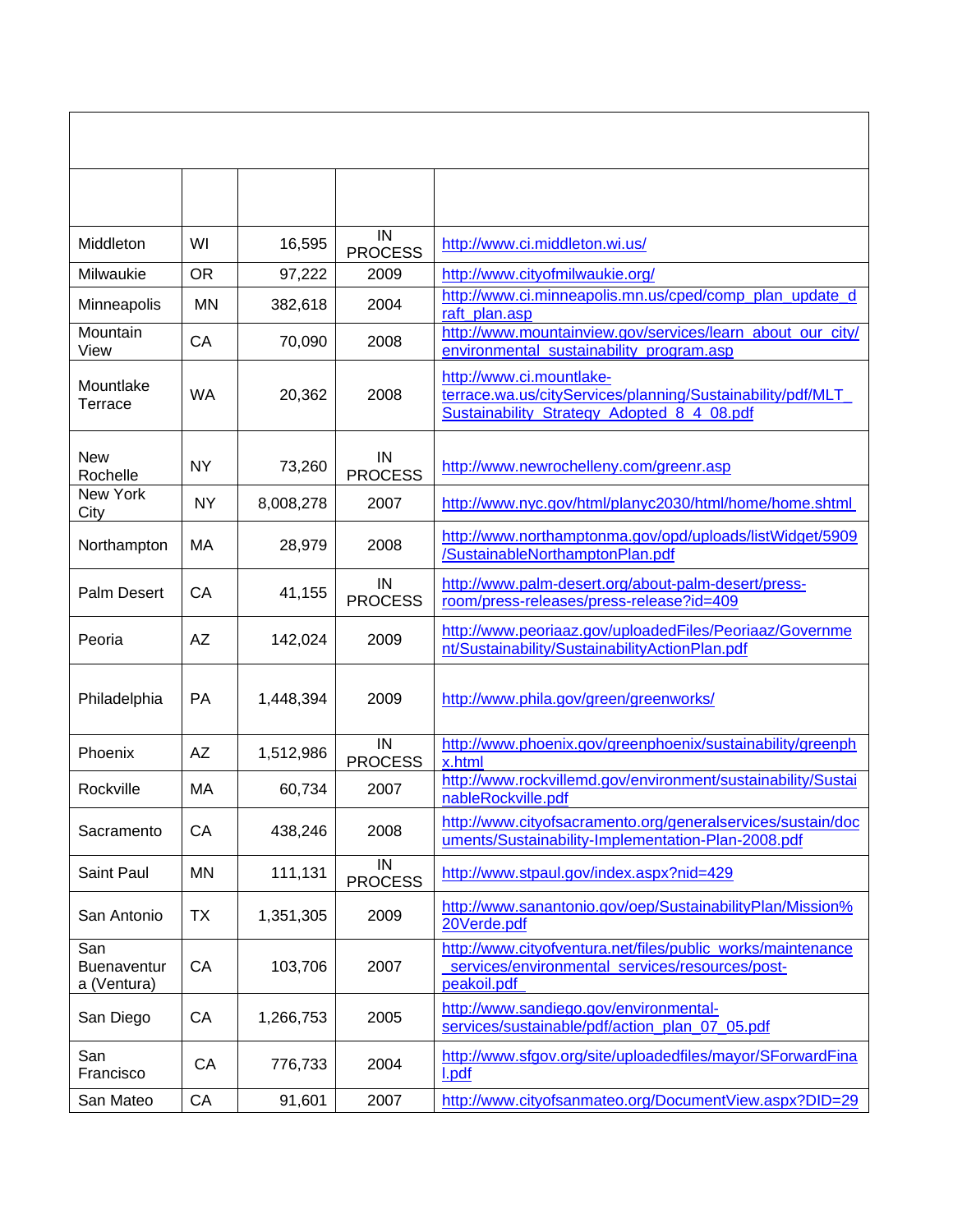|                     |           |         |                      | $\overline{3}$                                                                                      |
|---------------------|-----------|---------|----------------------|-----------------------------------------------------------------------------------------------------|
| Santa Fe            | NM        | 72,056  | 2008                 | http://www.santafenm.gov/DocumentView.aspx?DID=702                                                  |
| Santa Monica        | CA.       | 87,162  | 2006                 | http://www01.smgov.net/epd/scp/pdf/SCP_2006_Adopted_P<br>lan.pdf                                    |
| Shoreline           | WA        | 53,025  | 2008                 | http://www.cityofshoreline.com/index.aspx?page=179                                                  |
| South Lake<br>Tahoe | CA        | 23,609  | 2008                 | http://www.cityofslt.us/pdf/CSLT%20SustPlan_Report_1117<br>08.pdf                                   |
| Spokane             | <b>WA</b> | 462,677 | 2009                 | http://www.greenspokane.org/Sustainability Action PlanB.p<br>df                                     |
| Temecula            | CA        | 102,604 | IN<br><b>PROCESS</b> | http://www.cityoftemecula.org/Temecula/Government/Comm<br>Dev/Sustainability/SustainabilityPlan.htm |
| West Linn           | OR.       | 24,180  | 2006                 | http://westlinnoregon.gov/files/Strategic_Plan.pdf                                                  |

|                     |           |           |                      | www.icleusa.org                                                                |
|---------------------|-----------|-----------|----------------------|--------------------------------------------------------------------------------|
|                     |           |           |                      |                                                                                |
| Alachua<br>County   | <b>FL</b> | 241,364   | 2002                 | http://www.alachuacounty.us/government/depts/epd/pollutio<br>n/airquality.aspx |
| Alameda<br>(City)   | CA        | 71,000    | 2008                 | http://www.ci.alameda.ca.us/gov/pdf/0802_cplap_draft.pdf                       |
| Alameda<br>(County) | CA        | 1,496,968 | IN<br><b>PROCESS</b> | http://www.co.alameda.ca.us/sustain/next/plan.htm                              |
| Albany              | CA        | 16,447    | 2009                 | http://www.albanyca.org/index.aspx?page=256                                    |
| Albuquerque         | <b>NM</b> | 484,246   | 2009                 | http://www.cabq.gov/cap                                                        |
| American<br>Canyon  | CA        | 16,031    | 2009                 | www.ci.calistoga.ca.us/Modules/ShowDocument.aspx?docu<br>$mentid = 4993$       |
| Amherst             | МA        | 17,050    | 2005                 | http://www.amherstma.gov/DocumentView.aspx?DID=612                             |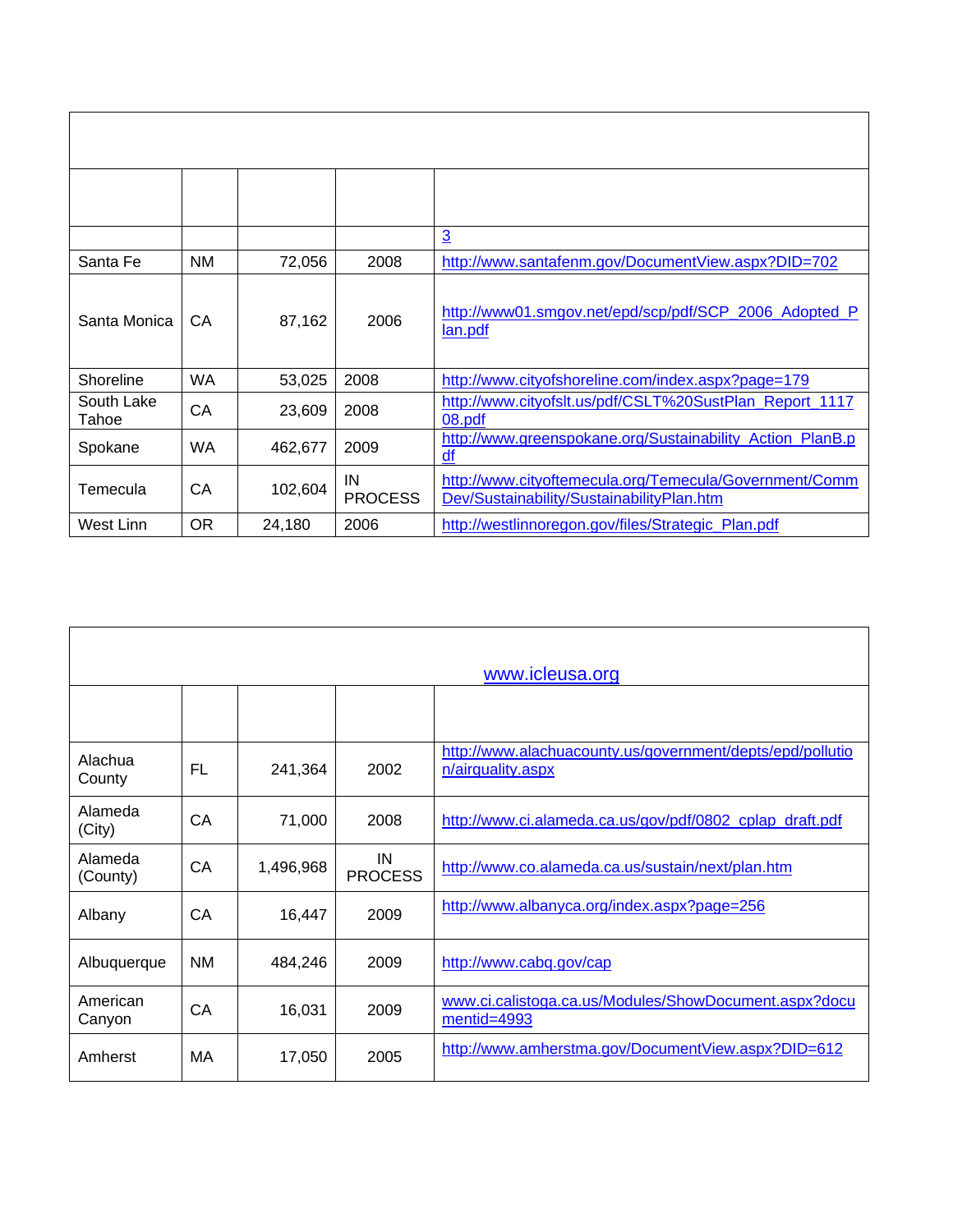|                          |           |           |                      | www.icleusa.org                                                                                                                                                                                                                                  |
|--------------------------|-----------|-----------|----------------------|--------------------------------------------------------------------------------------------------------------------------------------------------------------------------------------------------------------------------------------------------|
|                          |           |           |                      |                                                                                                                                                                                                                                                  |
| Antioch                  | CA        | 100,586   | IN<br><b>PROCESS</b> | http://www.ci.antioch.ca.us/environment/climate/#                                                                                                                                                                                                |
| Arcata                   | CA        | 16,651    | 2006                 | http://www.cityofarcata.org/index.php?option=com_content&<br>task=view&id=234                                                                                                                                                                    |
| Aspen                    | CO        | 5,914     | 2007-2009            | http://aspenglobalwarming.com/pdf/CAP.pdf                                                                                                                                                                                                        |
| Austin                   | ТX        | 757,688   | 2009                 | http://www.ci.austin.tx.us/acpp/acpp.htm                                                                                                                                                                                                         |
| Bellingham               | <b>WA</b> | 75,256    | 2007                 | www.cob.org/docuents/pw/environment/2007-04-12-<br>Greenhouse-gas-inv-rpt-and-action-plan.pdf<br><b>GHG</b><br>Inventory:<br>http://www.cob.org/services/environment/climate/greenhous<br>e-gas-inv.aspx                                         |
| <b>Benicia</b>           | CA        | 26,597    | 2009                 | http://www.ci.benicia.ca.us/vertical/Sites/%7B3436CBED-<br>6A58-4FEF-BFDF-<br>5F9331215932%7D/uploads/%7B1E0FE61A-0369-49D2-<br>826D-D3B5CAF445AF%7D.PDF                                                                                         |
| <b>Berkeley</b>          | CA        | 106,230   | 2008                 | http://www.berkeleyclimateaction.org/docManager/10000001<br>21/CAP Final.pdf                                                                                                                                                                     |
| Blacksburg               | VA        | 43,202    | IN<br><b>PROCESS</b> | http://www.blacksburg.gov/Index.aspx?page=412                                                                                                                                                                                                    |
| <b>Boise</b>             | ID        | 212,000   | IN<br><b>PROCESS</b> | http://www.cityofboise.org/Departments/Public Works/Servic<br>es/AirQuality/page18402.aspx                                                                                                                                                       |
| <b>Boston</b>            | МA        | 575,187   | 2007                 | http://www.cityofboston.gov/climate/pdfs/CAPJan08.pdf                                                                                                                                                                                            |
| <b>Boulder</b>           | CO        | 101,547   | 2006                 | www.bouldercolorado.gov/files/Environmental%20Affairs/cli<br>mate%20and%20energy/cap_final_14aug06.pdf<br>http://www.bouldercolorado.gov/files/Environmental%20Affai<br>rs/climate%20and%20energy/2006_ghg_progress_report_c<br>olor_low_res.pdf |
| Bozeman                  | MT        | 39,442    | 2008                 | http://www.bozeman.net/bozeman/government/commission/t<br>ask%20force/Climate%20Task%20Force/BozemanMunicipa<br>ICAP_070908_finalexecsum.pdf                                                                                                     |
| <b>Brattleboro</b>       | VT        | 12,005    | 2003                 | http://www.brattleboro.org/vertical/Sites/%7BF60A5D5E-<br>AC5C-4F97-891A-<br>615C172A5783%7D/uploads/%7B8E554F52-EB49-422F-<br>8E2A-C90242FDF15B%7D.PDF                                                                                          |
| <b>Brookline</b>         | МA        | 54,809    | 2002                 | http://www.brooklinema.gov/parks/pdf/ClimateActionPlanTO<br><b>B.pdf</b>                                                                                                                                                                         |
| <b>Broward</b><br>County | FL        | 1,759,591 | 2008                 | http://www.broward.org/climatechange/broward_county_clim<br>ate_change_report.htm                                                                                                                                                                |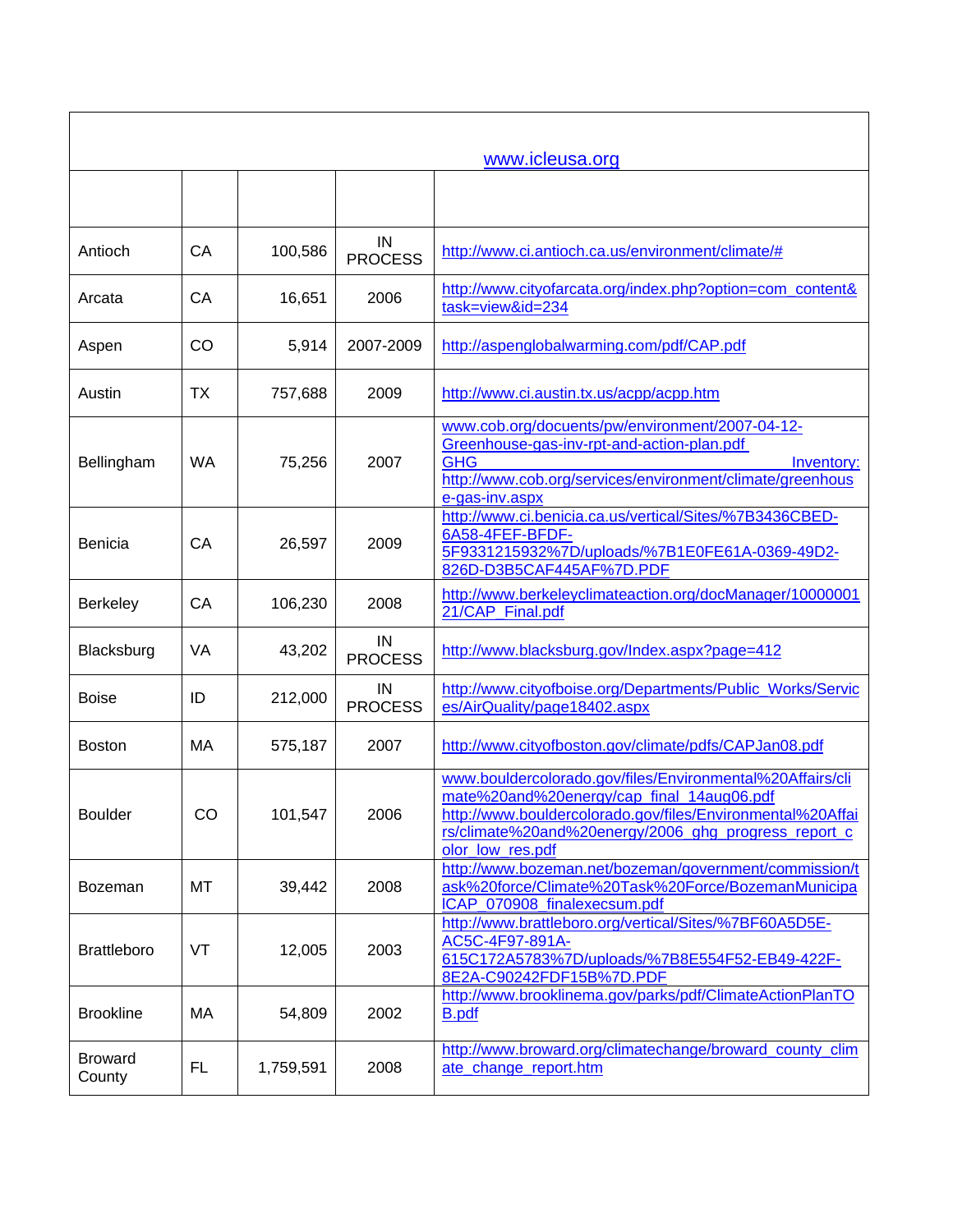|                        |           |           |                               | www.icleusa.org                                                                                                                                                           |
|------------------------|-----------|-----------|-------------------------------|---------------------------------------------------------------------------------------------------------------------------------------------------------------------------|
|                        |           |           |                               |                                                                                                                                                                           |
| <b>Burlington</b>      | <b>VT</b> | 38,889    | 2005                          | www.burlingtonelectric.com/SpecialTopics/Household.pdf<br>www.burlingtonelectric.com/SpecialTopics/Reportmain.htm<br>http://www.fourcore.org/CEAP/docs/Burlington_CAP.pdf |
| Calistoga              | CA        | 5,190     | IN<br><b>PROCESS</b>          | http://www.ci.calistoga.ca.us/Index.aspx?page=541                                                                                                                         |
| Cambridge              | MA        | 101,355   | <b>UNAVAILA</b><br><b>BLE</b> | http://www.cambridgema.gov/cdd/et/climate/clim_plan/clim_<br>plan_full.pdf<br>www.cambridgema.gov/~CDD/et/env/climate/climate.html                                        |
| Carbondale             | CO        | 5,706     | 2008                          | http://www.carbondalegov.org/vertical/Sites/%7BE239F6F5-<br>CCA3-4F3A-8B27-<br>95E8145FD79A%7D/uploads/%7BB4F77F3F-9D59-483C-<br>BBEA-B62DFA49B156%7D.PDF                 |
| <b>Chapel Hill</b>     | <b>NC</b> | 48,715    | IN<br><b>PROCESS</b>          | http://www.townofchapelhill.org/index.aspx?page=235                                                                                                                       |
| Charlottesvill<br>е    | VA        | 45,049    | IN<br><b>PROCESS</b>          | http://www.charlottesville.org/index.aspx?page=2098                                                                                                                       |
| Chattanooga            | TN        | 169,884   | 2008                          | http://www.chattanooga.gov/Chatt_Green_Interim_Report.p<br>df                                                                                                             |
| Chevy Chase            | MD        | 3,000     | 2008                          | http://www.townofchevychase.org/assets/documents/pdfs/co<br>mmittees/climate/cccfinal.pdf                                                                                 |
| Chicago                | IL        | 2,862,244 | 2008                          | http://www.chicagoclimateaction.org/pages/chicago_climate<br>action_plan/45.php                                                                                           |
| Chula Vista            | CA        | 219,318   | 2000                          | http://www.chulavistaca.gov/City_Services/Development_Se<br>rvices/Planning_Building/documents/CO2.pdf                                                                    |
| Cincinnati             | <b>OH</b> | 332,252   | 2008                          | http://www.cincinnati-<br>oh.gov/cmgr/downloads/cmgr_pdf18280.pdf                                                                                                         |
| Clallam<br>County      | <b>WA</b> | 71,021    | 2009                          | http://www.mrsc.org/GovDocs/C51r2009-035.pdf                                                                                                                              |
| Contra Costa<br>County | CA        | 948,816   | 2007                          | www.co.contra-costa.ca.us/depart/cd/recycle/climate/A-<br><b>GHGInventoryReport.pdf</b><br>http://www.cccounty.us/DocumentView.asp?DID=2905                               |
| Denver                 | CO        | 554,636   | 2007                          | http://www.greenprintdenver.org/docs/DenverClimateAction<br>Plan.pdf                                                                                                      |
| Durham                 | <b>NC</b> | 262,715   | 2007                          | http://www.durhamnc.gov/ghg/                                                                                                                                              |
| El Cerrito             | CA        | 26,000    | IN<br><b>PROCESS</b>          | http://www.el-cerrito.org/esd/climate.html                                                                                                                                |
| Emeryville             | CA        | 8,528     | 2008                          | http://www.ci.emeryville.ca.us/DocumentView.aspx?DID=33<br>$\overline{2}$                                                                                                 |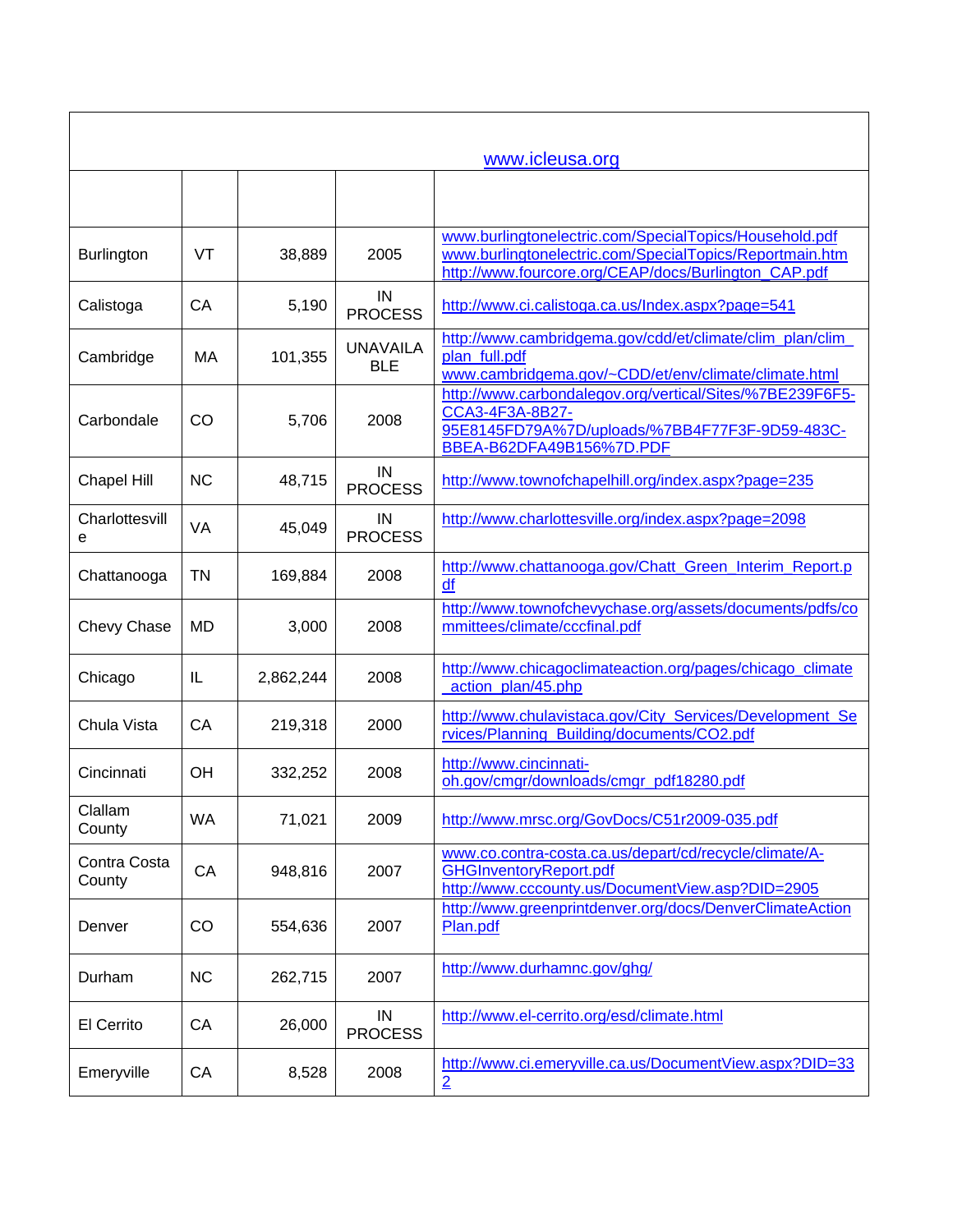| www.icleusa.org     |           |           |                      |                                                                                                                                                                                            |
|---------------------|-----------|-----------|----------------------|--------------------------------------------------------------------------------------------------------------------------------------------------------------------------------------------|
|                     |           |           |                      |                                                                                                                                                                                            |
| Eugene              | <b>OR</b> | 144,515   | 2008                 | http://www.eugene-<br>or.gov/portal/server.pt/gateway/PTARGS 0_2_295602_0_0<br>18/Facilities%20Sustainability%20Comm%205-08.pdf                                                            |
| Evanston            | IL        | 74,239    | 2008                 | http://www.cityofevanston.org/global/green/documents/ECA<br>P.pdf                                                                                                                          |
| Fairfax             | CA        | 7,319     |                      |                                                                                                                                                                                            |
| Falmouth            | MA        | 32,660    | 2005                 | http://www.falmouthmass.us/energy/climate%20protection%<br>20action%20plan%209-12-2005.pdf                                                                                                 |
| Falmouth            | ME        | 10,310    | 2009                 | http://www.town.falmouth.me.us/Pages/FalmouthME_GRCB<br>ulletin/02601D05-000F8513                                                                                                          |
| <b>Fort Collins</b> | CO        | 126,967   | 2008                 | www.fcgov.com/climateprotection/<br>www.fcgov.com/airquality/lap.php<br>www.ci.fort-collins.co.us/airquality/lap.php<br>http://fcgov.com/climateprotection/pdf/climate_action_plan.p<br>df |
| Fort Wayne          | IN        | 205,727   | 2007                 | http://www.cityoffortwayne.org/images/stories/public_works/<br>energy_environmental/files/Baseline%20Report-Final.pdf                                                                      |
| Gainesville         | <b>FL</b> | 114,916   | 2009                 | http://www.cityofgainesville.org/LinkClick.aspx?fileticket=7%<br>2Fyt%2Baz7NgE%3D&tabid=82∣=403                                                                                            |
| Greenburgh          | <b>NY</b> | 45,514    | IN<br><b>PROCESS</b> | Available<br>Here:<br>for<br>Download<br>http://www.greenburghny.com/Cit-e-<br>Access/FormCenter/?TID=10&TPID=1432                                                                         |
| Hamden              | <b>CT</b> | 58,409    | 2004                 | http://www.hamden.com/filestorage/43/1286/Local_Action_P<br>lan.pdf                                                                                                                        |
| Hamilton            | <b>NJ</b> | 87,109    |                      |                                                                                                                                                                                            |
| Hartford            | <b>CT</b> | 877, 312  | IN<br><b>PROCESS</b> | http://www.hartford.gov/green.htm                                                                                                                                                          |
| Haverford           | <b>PA</b> | 48,576    | 2009                 | http://www.haverfordtownship.com/egov/docs/1239295902_<br>125946.pdf                                                                                                                       |
| Hayward             | CA        | 140,293   | 2009                 | http://www.ci.hayward.ca.us/CAP08/pdfs/2009/Hayward Cli<br>mate_Action_Plan_FINAL_6-25-09.pdf                                                                                              |
| Hennepin<br>County  | <b>MN</b> | 1,136,599 | IN<br><b>PROCESS</b> | http://www.hennepin.us/                                                                                                                                                                    |
| Homer               | AK        | 5,700     | 2007                 | http://www.ci.homer.ak.us/CLPL.pdf                                                                                                                                                         |
| Houston             | <b>TX</b> | 2,242,193 | 2008                 | http://www.greenhoustontx.gov/reports/emissionreduction20<br>080909.pdf                                                                                                                    |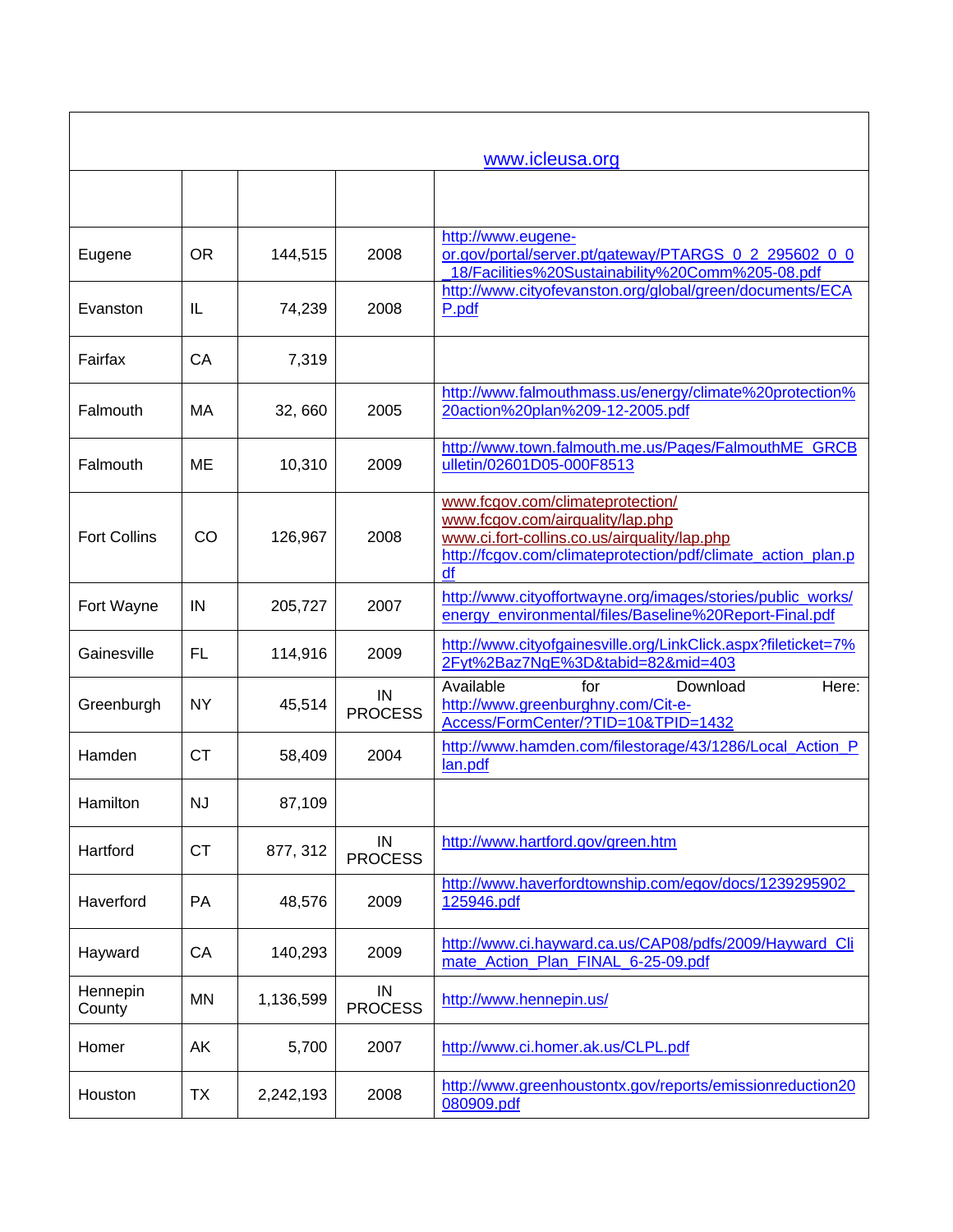|                     |           |           |                      | www.icleusa.org                                                                                                                               |
|---------------------|-----------|-----------|----------------------|-----------------------------------------------------------------------------------------------------------------------------------------------|
|                     |           |           |                      |                                                                                                                                               |
|                     |           |           |                      |                                                                                                                                               |
| Iowa City           | IA        | 67,020    | IN<br><b>PROCESS</b> | http://www.icpl.org/eco-iowa-city/                                                                                                            |
| Irvine              | CA        | 207,500   | IN<br><b>PROCESS</b> | http://www.cityofirvine.us/index.php                                                                                                          |
| <b>Kansas City</b>  | <b>MO</b> | 444,965   | 2008                 | http://www.kcmo.org/manager.nsf/web/cpp                                                                                                       |
| Kansas City         | <b>MO</b> | 444,965   | 2008                 | http://www.kcmo.org/idc/groups/citymanager/documents/city<br>managersoffice/022729.pdf                                                        |
| Keene               | <b>NH</b> | 22,563    | 2001                 | http://www.ci.keene.nh.us/planning/climateLAPSummary.ht<br>m                                                                                  |
| <b>Key West</b>     | <b>FL</b> | 25,478    | 2009                 | http://www.keywestcity.com/egov/apps/document/center.ego<br>v?id=1&path=browse&fDD=21-312                                                     |
| <b>King County</b>  | WA        | 1,777,143 | 2007                 | http://your.kingcounty.gov/exec/news/2007/pdf/climateplan.p<br>df#search=%22land%20use,building%20design%22                                   |
| Kirkland            | <b>WA</b> | 45,814    |                      |                                                                                                                                               |
| Knoxville           | <b>TN</b> | 177,661   | 2008                 | www.cityofknoxville.org/policy/energy/final_energyplan.pdf                                                                                    |
| La Plata<br>County  | CO        | 50,482    | IN<br><b>PROCESS</b> | http://www.fourcore.org/CEAP/                                                                                                                 |
| Laguna<br>Beach     | CA        | 24,007    | 2009                 | http://www.lagunabeachcity.net/community/AdoptedClimate<br>ProtectionActionPlan.pdf                                                           |
| Leon County,<br>FL  | <b>FL</b> | 271,111   | 2008                 | http://www.leoncountyfl.gov/GrowingGreen/pdfs/plan.pdf                                                                                        |
| Los Angeles,<br>CA  | CA        | 3,845,541 | 2007                 | http://www.lacity.org/ead/EADWeb-<br>AQD/GreenLA_CAP_2007.pdf                                                                                 |
| Madison             | WI        | 208,054   | 2002                 | http://www.cityofmadison.com/sustainability/City/documents/<br>ccp_2002.pdf                                                                   |
| Manhattan<br>Beach  | CA        | 33,852    | IN<br><b>PROCESS</b> | http://www.citymb.info/Index.aspx?page=1596                                                                                                   |
| <b>Marin County</b> | CA        | 247,289   | 2006                 | http://www.co.marin.ca.us/depts/CD/main/comdev/advance/<br>Sustainability/susinitiatives/climate/pdf/FinalMarinGHGRedu<br>ctionPlan_Sep19.pdf |
| Martinez            | CA        | 36,700    | 2009                 | http://www.cityofmartinez.org/civica/filebank/blobdload.asp?<br><b>BlobID=6332</b>                                                            |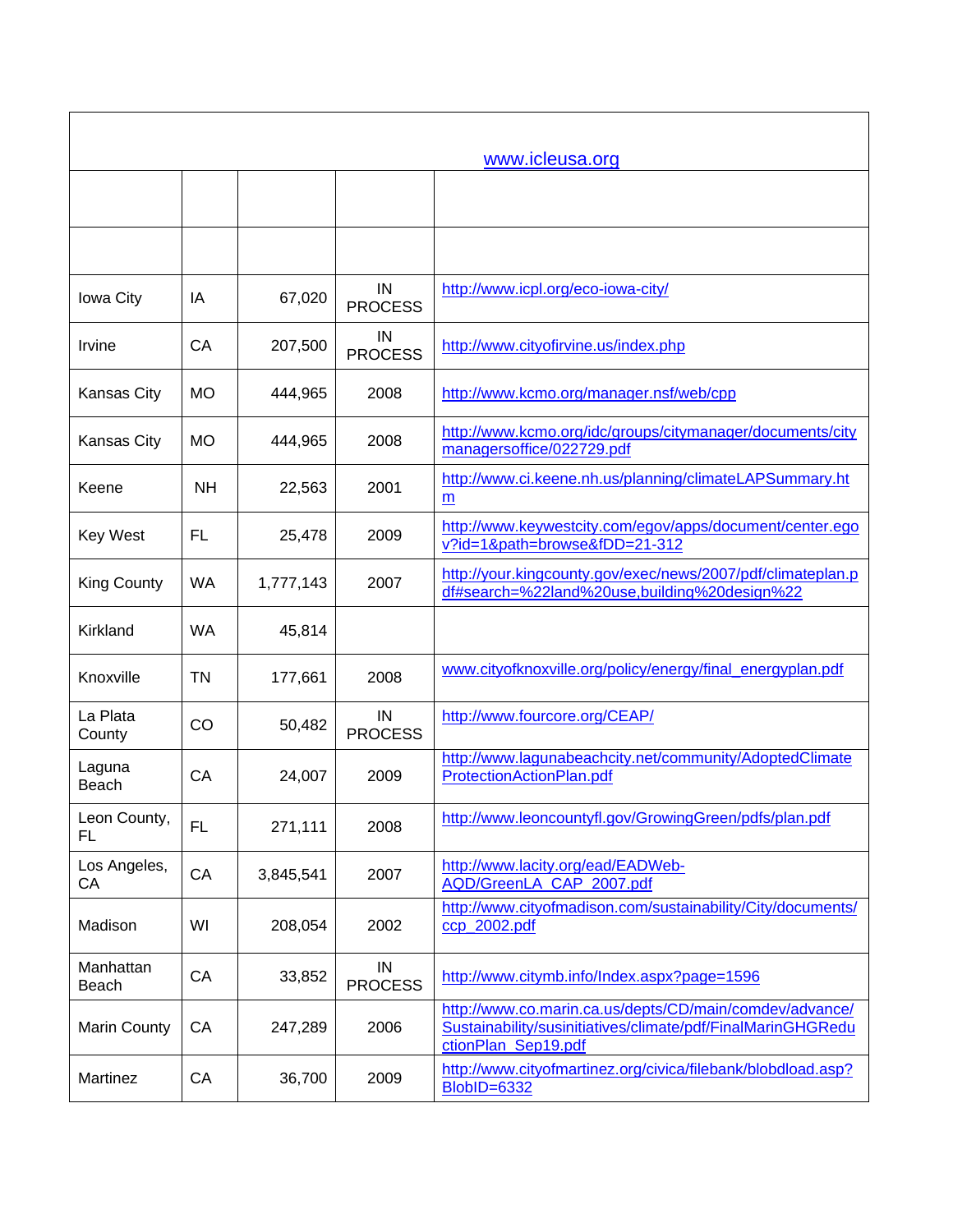|                      |           |           |                      | www.icleusa.org                                                                                                                                                  |
|----------------------|-----------|-----------|----------------------|------------------------------------------------------------------------------------------------------------------------------------------------------------------|
|                      |           |           |                      |                                                                                                                                                                  |
| McMinnville          | <b>OR</b> | 31,185    | IN<br><b>PROCESS</b> |                                                                                                                                                                  |
| Medford              | МA        | 55,765    | 2001                 | http://www.medford.org/Pages/MedfordMA Energy/FINAL L<br>AP.pdf                                                                                                  |
| Menlo Park           | CA        | 29,981    | 2009                 | http://www.menlopark.org/departments/env/cap.html                                                                                                                |
| Miami                | FL        | 376,815   | 2008                 | http://www.miamigov.com/msi/pages/Climate%20Action/MiP<br>lan%20Final%20062608.pdf                                                                               |
| Miami-Dade<br>County | <b>FL</b> | 2,253,362 | 2007                 | www.miamidade.gov/derm/globalwarming/c02_reduction.as<br>ք<br>http://www.miamidade.gov/derm/library/air_quality/CO2_Red<br>uction_Final_Report.pdf               |
| Middlebury           | VT        | 6,252     | 2006                 | http://www.middlebury.govoffice.com/vertical/Sites/%7BCA3<br>6F8A3-652B-4085-AA8E-<br>DD3623CC0020%7D/uploads/%7BC7557694-BDEA-40F6-<br>9801-6059768537BA%7D.PDF |
| Middlebury           | VT        | 6,252     |                      |                                                                                                                                                                  |
| Milwaukee            | WI        | 604,477   | 2005                 | http://www.city.milwaukee.gov/ImageLibrary/Groups/cityGre<br>enTeam/documents/88841 LowRes.pdf                                                                   |
| <b>Mission</b>       | KS        | 9,775     | 2009                 | http://www.mission-ks.org/DocumentView.aspx?DID=1491                                                                                                             |
| Missoula             | МT        | 62,923    | 2004                 | http://www.co.missoula.mt.us/airquality/AirProgramProjects/<br>GreenhouseGasEnergyPlan/docs/MissoulaGHG-<br><b>EEPlanFinal.doc</b>                               |
| Montgomery<br>County | PA        | 778,048   | 2007                 | http://www.naco.org/cffiles/ggi/green counties/documents/M<br>ontgomery%20County%20PA%20Climate%20Action%20Pla<br>n%20Presentation.pdf                           |
| Napa<br>(County)     | CA        | 133,433   | 2009                 | www.ci.calistoga.ca.us/Modules/ShowDocument.aspx?docu<br>mentid=4993                                                                                             |
| Napa<br>(County)     | CA        | 133,433   | 2009                 | http://www.ci.calistoga.ca.us/Index.aspx?page=541                                                                                                                |
| Nashua               | <b>NH</b> | 86,605    |                      |                                                                                                                                                                  |
| Nashville            | TN        | 595,714   | IN<br><b>PROCESS</b> | http://www.nashville.gov/mayor/docs/green_ribbon/GRC_Re<br>port_090701.pdf                                                                                       |
| <b>Natick</b>        | MA        | 32,113    |                      | http://www.natickma.gov/Public_Documents/NatickMA_Admi<br>n/EnergyUse/GHGEmissionReport.pdf                                                                      |
| Nether<br>Providence | PA        | 13,282    | IN<br><b>PROCESS</b> | http://www.netherprovidence.org/dnn/portals/0/documents/e<br>nergy%20audit%20report.pdf                                                                          |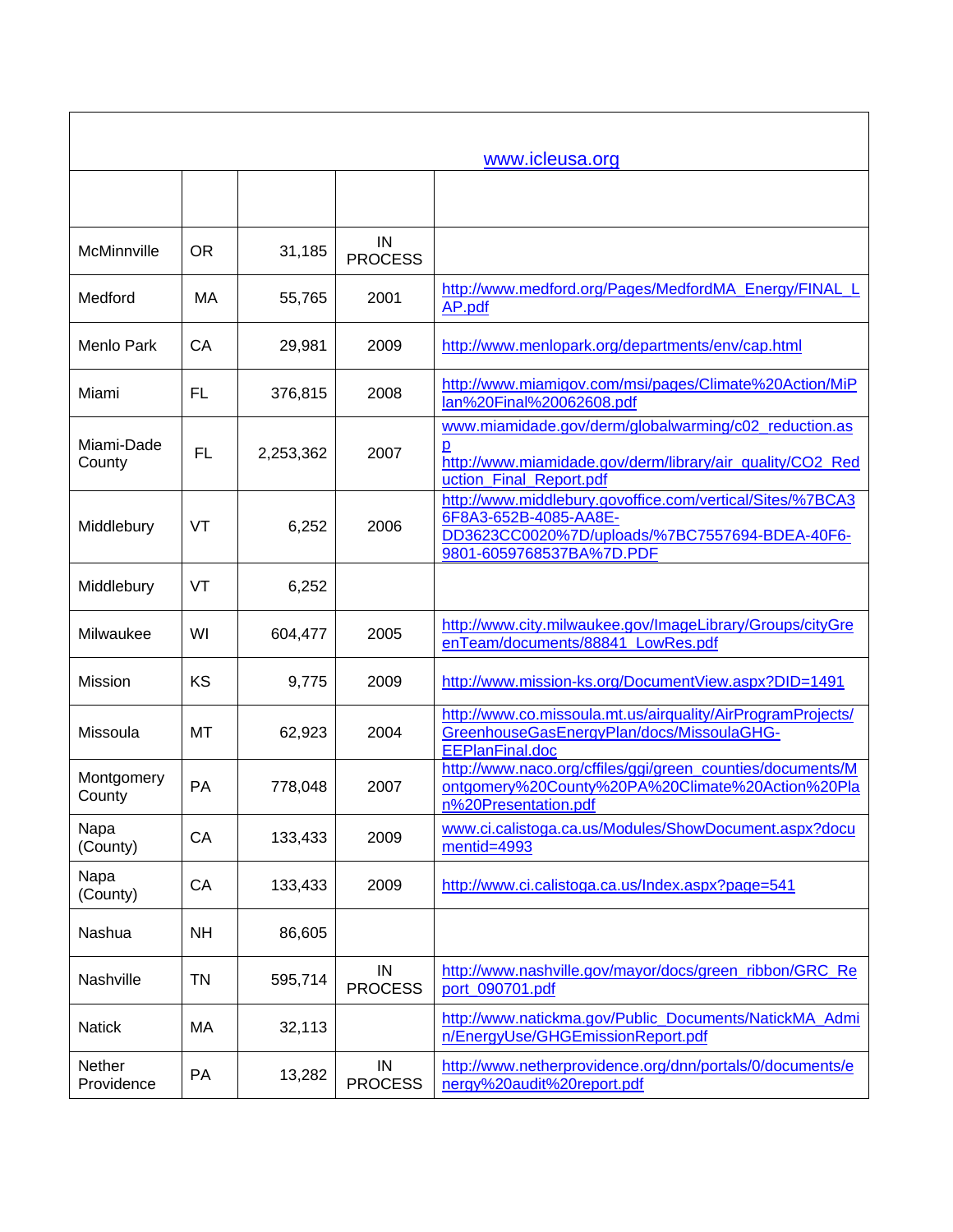|                   |           |         |                      | www.icleusa.org                                                                                              |
|-------------------|-----------|---------|----------------------|--------------------------------------------------------------------------------------------------------------|
|                   |           |         |                      |                                                                                                              |
| <b>New Castle</b> | <b>NY</b> | 17,491  | IN<br><b>PROCESS</b> | http://www.newcastle-<br>ny.org/index.php?option=com_content&view=category&layo<br>ut=blog&id=97&Itemid=326  |
| New Haven         | СT        | 123,626 | 2004                 | http://www.cityofnewhaven.com/CityPlan/pdfs/New%20Have<br>n%20Climate%20Change%20Action%20Plan.pdf           |
| Newton            | МA        | 83,829  | 2005                 | http://www.ci.newton.ma.us/sunergy/EAP021005.pdf                                                             |
| Northfield        | <b>MN</b> | 18,256  |                      |                                                                                                              |
| Novato            | CA        | 52,785  | 2009                 | http://www.ci.novato.ca.us/Search.aspx?cmd=search&natla<br>ng=Yes&type=all&request=climate&maxFiles=25       |
| Oakland           | CA        | 404,155 | IN<br><b>PROCESS</b> | http://www.sustainableoakland.com/Page774.aspx                                                               |
| Olympia           | <b>WA</b> | 42,514  | 2007                 | http://www.ci.olympia.wa.us/community/sustainability/Climat<br>e_Change/                                     |
| Orange<br>County  | FL        | 896,344 | 2007                 | www.orangecountyfl.net//RichardCrottyClimateSustainabilityPl<br>an.doc                                       |
| Palo Alto         | CA        | 58,598  | 2007                 | http://www.cityofpaloalto.org/civica/filebank/blobdload.asp?B<br>$\text{lobID} = 9986$                       |
| Park City         | UT        | 7,300   | 2009                 | http://www.parkcity.org/index.aspx?page=244                                                                  |
| Pittsburgh        | <b>PA</b> | 312,819 | 2008                 | http://www.city.pittsburgh.pa.us/district8/assets/08_pgh_clim<br>ate_action_plan.pdf                         |
| Pittsburgh        | PA        | 312,819 | 2008                 | http://www.pittsburghclimate.org/documents/PittsburghClima<br>teActionPlan.pdf                               |
| Portland          | <b>OR</b> | 529,121 | 2009                 | http://www.portlandonline.com/bps/index.cfm?c=49989&a=2<br>68612                                             |
| Portland,         | ME        | 63,905  | 2008                 | http://www.ci.portland.me.us/clmateactionplan.pdf                                                            |
| Portsmouth        | <b>NH</b> | 20,784  | IN<br><b>PROCESS</b> | http://www.cityofportsmouth.com/sustainability/misc/final_re<br>port.pdf                                     |
| Redwood<br>City   | CA        | 76,000  | IN<br><b>PROCESS</b> | http://www.ci.redwood-<br>city.ca.us/manager/initiatives/climate%20protection/Verde/c<br>oolcityTheCity.html |
| Reno              | <b>NV</b> | 217,016 | Annual               | http://www.cityofreno.com/Index.aspx?page=862                                                                |
| Richmond          | CA        | 102,186 | IN<br><b>PROCESS</b> |                                                                                                              |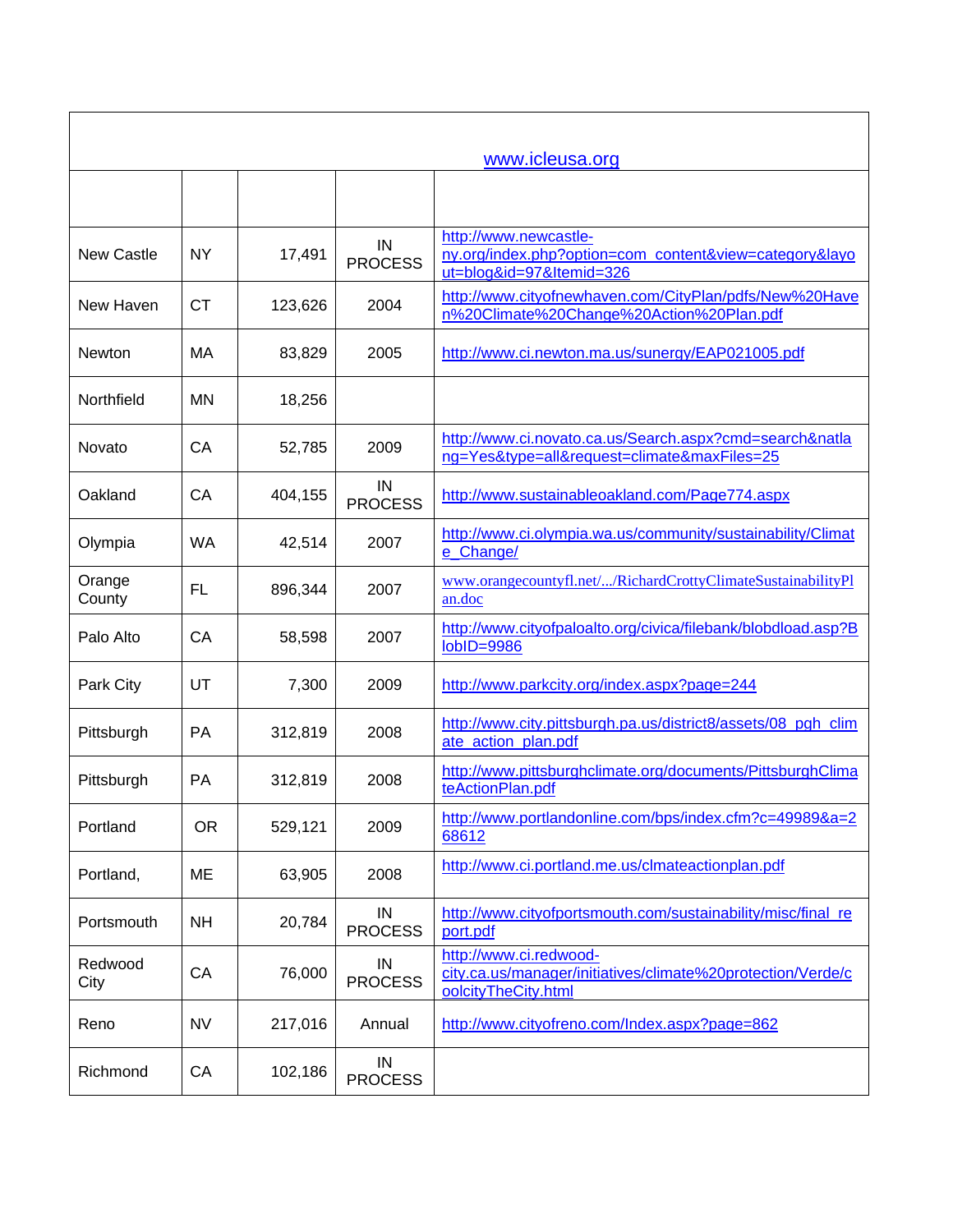| www.icleusa.org      |           |           |                      |                                                                                                                          |
|----------------------|-----------|-----------|----------------------|--------------------------------------------------------------------------------------------------------------------------|
|                      |           |           |                      |                                                                                                                          |
| Riverside            | CA        | 293,761   | 2009                 | http://www.riversideca.gov/utilities/pdf/gp/2009/38%20Point<br>%20Green%20Action%20Plan.pdf                              |
| <b>Rohnert Park</b>  | CA        | 42,236    | 2007                 | http://www.rpcity.org/index.aspx?page=518                                                                                |
| Sacramento<br>County | CA        | 1,374,724 | 2009                 | http://www.climatechange.saccounty.net/coswcms/groups/p<br>ublic/@wcm/@pub/@sccc/documents/webcontent/sac_0188<br>41.pdf |
| Saint Helena         | CA        | 6,000     | 2009                 | www.ci.calistoga.ca.us/Modules/ShowDocument.aspx?docu<br>mentid=4993                                                     |
| Salt Lake<br>City    | UT        | 181,743   | 2008                 | http://www.slcgov.com/slcgreen/                                                                                          |
| San Carlos           | CA        | 28,221    | 2009                 | http://www.cityofsancarlos.org/generalplanupdate/whats_ne<br>w_/draft_elements/draft_climate_action_plan/default.asp     |
| San Diego            | CA        | 1,223,400 | 2005                 | http://www.sandiego.gov/environmental-<br>services/sustainable/pdf/action_plan_07_05.pdf                                 |
| San<br>Francisco     | CA        | 808,976   | 2004                 | http://www.sfenvironment.org/downloads/library/climateactio<br>nplan.pdf                                                 |
| San Jose             | CA        | 904,522   | 2007                 | http://www.sanjoseca.gov/greenvision/index.asp                                                                           |
| San Leandro          | CA        | 80,000    | IN<br><b>PROCESS</b> | http://www.ci.san-leandro.ca.us/                                                                                         |
| San Luis<br>Obispo   | CA        | 44,174    | IN<br><b>PROCESS</b> | http://www.slocool.org/                                                                                                  |
| San Mateo            | CA        | 91,601    | 2008                 | http://www.cityofsanmateo.org/DocumentView.aspx?DID=28<br><u>9</u>                                                       |
| San Rafael           | CA        | 56,000    | 2009                 | http://www.cityofsanrafael.org/Assets/CDD/Climate+Change<br>+Action+Plan.pdf                                             |
| Santa<br>Barbara     | CA        | 92,325    | IN<br><b>PROCESS</b> | http://www.santabarbaraca.gov/Government/SustainableSB/                                                                  |
| Santa Cruz           | CA        | 54,593    | IN<br><b>PROCESS</b> | http://www.ci.santa-cruz.ca.us/index.aspx?page=1108                                                                      |
| Santa Rosa           | CA        | 147,595   | 2008                 | http://ci.santa-<br>rosa.ca.us/doclib/documents/GreenHouseGasReport2-<br>09.pdf                                          |
| Sarasota             | <b>FL</b> | 372,057   | IN<br><b>PROCESS</b> | http://www.sarasotagov.com/LivingInSarasota/Contents/Nei<br>ghborhoods/YourGreenCity.htm                                 |
| Sarasota<br>County   | <b>FL</b> | 372,057   | IN<br><b>PROCESS</b> |                                                                                                                          |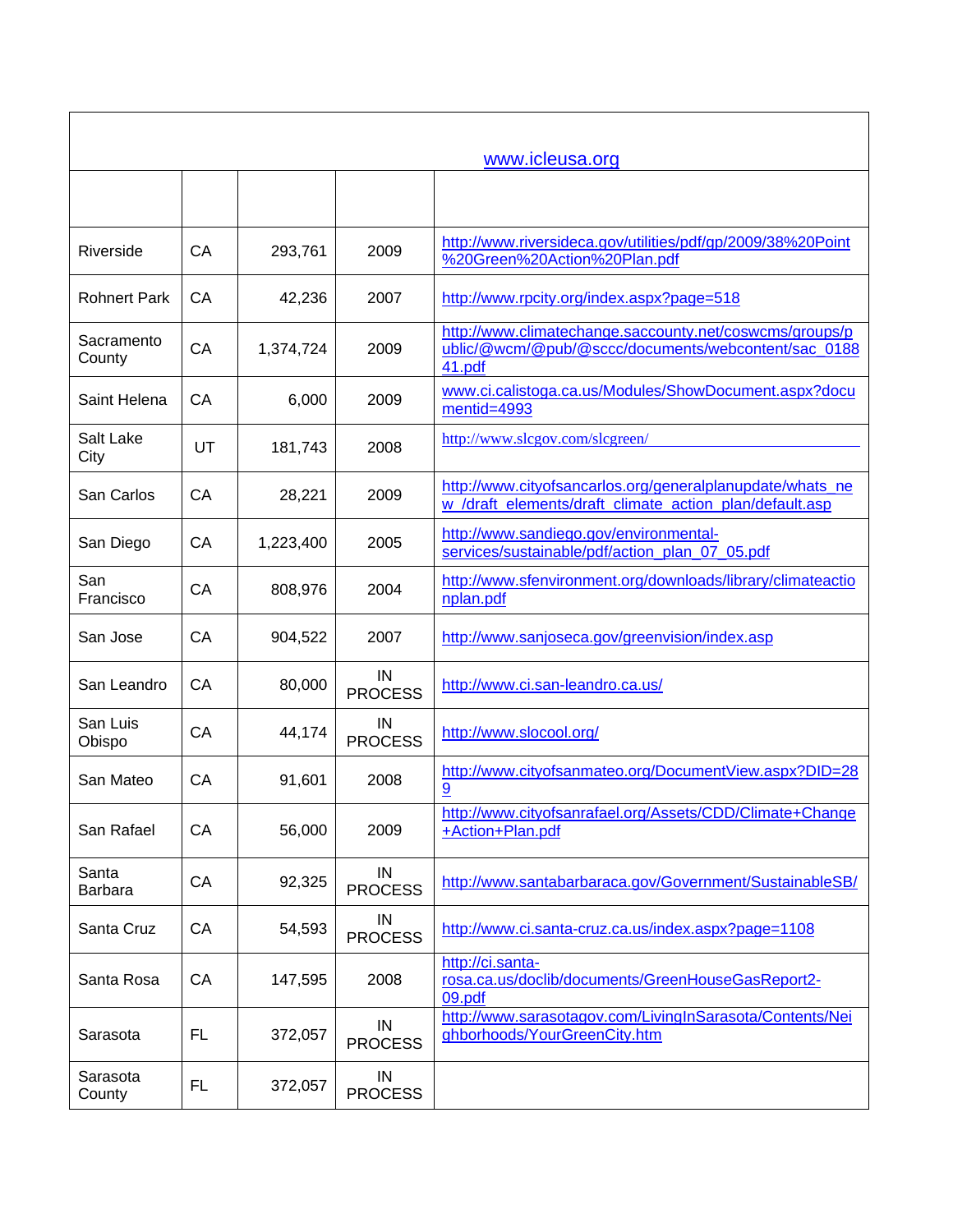| www.icleusa.org       |           |          |                      |                                                                                                             |
|-----------------------|-----------|----------|----------------------|-------------------------------------------------------------------------------------------------------------|
|                       |           |          |                      |                                                                                                             |
| Seattle               | <b>WA</b> | 563,374  | 2007                 | http://www.seattle.gov/climate/docs/SeaCAP%20Progress%<br>20Report2007.pdf http://www.seattle.gov/climate/  |
| Somerville            | МA        | 77,478   | 2003                 | http://www.somervillema.gov/CoS_Content/documents/Som<br>ervilleActionPlan.pdf                              |
| Sonoma<br>County      | CA        | 466,477  | 2008                 | http://www.climateprotectioncampaign.org/                                                                   |
| Stamford              | <b>CT</b> | 122,000  | 2005                 | http://www.cityofstamford.org/filestorage/25/52/138/164/202/<br>Stamford Local Action Plan.pdf              |
| Tacoma                | <b>WA</b> | 193,556  | 2008                 | www.cityoftacoma.org/File.ashx?cid=9714                                                                     |
| Takoma Park           | MD        | 17,299   | 2000                 | http://www.takomaparkmd.gov/committees/tfea/documents/g<br>reenhouse.pdf                                    |
| Tucson                | <b>AZ</b> | 535,000  | IN<br><b>PROCESS</b> | http://www.tucsonaz.gov/ocsd/climatechangecommittee.php                                                     |
| Westchester<br>County | <b>NY</b> | 940,807  | 2008                 | http://climatechange.westchestergov.com/                                                                    |
| Whatcom<br>County     | <b>WA</b> | 88,250   | 2007                 | http://www.co.whatcom.wa.us/executive/conservation/Climat<br>eProtectionandEnergyConservationActionPlan.pdf |
| Williamstown          | МA        | 8,133    | 2006                 | http://coolwilliamstown.org/action_plan.pdf                                                                 |
| Windsor               | CA        | 24,968   | 2008                 | http://www.ci.windsor.ca.us/DocumentView.aspx?DID=1311                                                      |
| Winston-<br>Salem     | <b>NC</b> | 227, 834 | 2008                 | http://www.cityofws.org/Assets/CityOfWS//Documents/Green<br>/GreenhouseGasInventoryRecommended www.pdf      |
| Worcester             | МA        | 175,898  | 2007                 | http://www.ci.worcester.ma.us/city-manager/energy-task-<br>force/climate-action-plan                        |
| Yountville            | CA        | 3,400    | 2009                 | www.ci.calistoga.ca.us/Modules/ShowDocument.aspx?docu<br>mentid=4993                                        |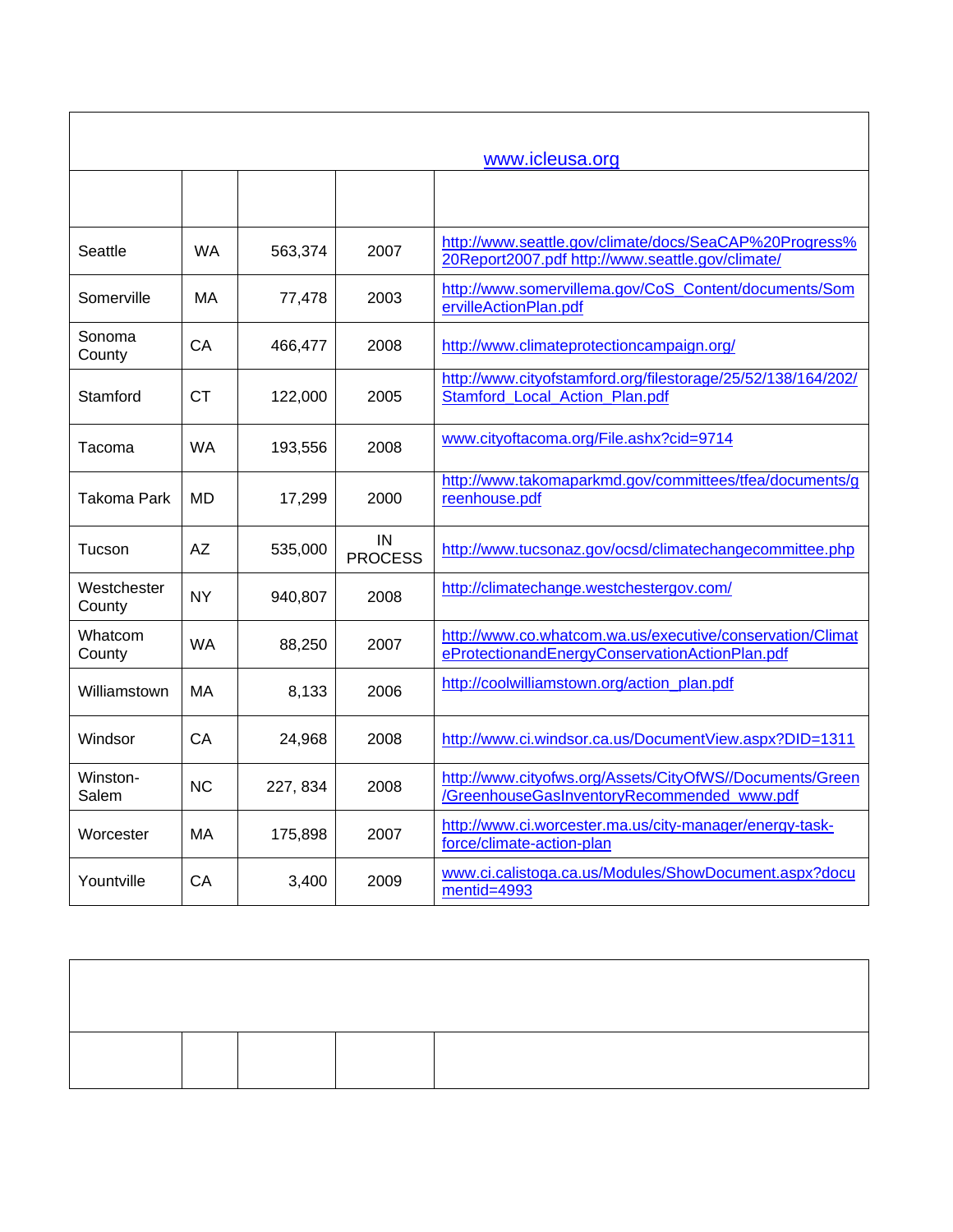| Ann Arbor           | MI        | 322,895  | 2007                 | http://www.a2gov.org/GOVERNMENT/PUBLICSERVICES/S<br>YSTEMS_PLANNING/ENVIRONMENT/SOE07/Pages/OurE<br>nvironmentalGoals.aspx                                                   |
|---------------------|-----------|----------|----------------------|------------------------------------------------------------------------------------------------------------------------------------------------------------------------------|
| Arlington<br>County | VA        | 209,969  | 2007                 | http://www.arlingtonva.us/portals/topics/Climate.aspx                                                                                                                        |
| Bath                | ME        | 8,885    | 2009                 | http://www.maine.gov/spo/landuse/compplans/plans/bath/ind<br>ex.htm                                                                                                          |
| Cleveland           | OH        | 433,748  | 2007                 | http://planning.city.cleveland.oh.us/cwp/CWPSummary.pdf                                                                                                                      |
| Colorado<br>Springs | CO        | 380,307  | 2009                 | http://www.springsgov.com/units/budget/2009/AppendixDStr<br>atPlan.pdf                                                                                                       |
| Columbus            | OH        | 747, 775 | 2008<br>Annual       | http://getgreencolumbus.com/PDFs/2008AnnualReport.pdf                                                                                                                        |
| Edmonds             | <b>WA</b> | 40,760   | IN<br><b>PROCESS</b> | http://www.ci.edmonds.wa.us/CityDepartments/Climate_Prot<br>/Sustainability%20Element%20draft8_2009-10-01_clean.pdf                                                          |
| Fort Worth          | <b>TX</b> | 720,250  | 2009                 | http://fortworthgov.org/sustainability/default.aspx?id=66564                                                                                                                 |
| Galloway            | <b>NJ</b> | 31,209   | IN<br><b>PROCESS</b> | http://www.gallowaytwp-<br>nj.gov/index.php?id=1c&view=gogreen                                                                                                               |
| Indianapolis        | IN        | 784,118  | 2009                 | http://www.sustainindy.org/                                                                                                                                                  |
| Lafayette           | CA        | 24,000   | IN<br><b>PROCESS</b> | http://www.ci.lafayette.ca.us/index.asp?Type=B_PR&SEC={<br>8F2DD7DC-F9B1-40F4-AFE3-<br>D5A6871578A1}&DE={1BBFFE28-48F8-46BC-B771-<br>A16DEC6D0F1E}                           |
| Monterey<br>Park    | CA        | 63,928   | 2005                 | http://www.ci.monterey-park.ca.us/index.aspx?page=1173                                                                                                                       |
| Mountain<br>View    | CA        | 70,090   | IN<br><b>PROCESS</b> | http://www.mountainview.gov/services/learn_about_our_city/<br>environmental_sustainability_program.asp                                                                       |
| Overland<br>Park    | KS        | 171,231  | IN<br><b>PROCESS</b> |                                                                                                                                                                              |
| Raleigh             | <b>NC</b> | 380,173  | 2009                 | http://www.raleigh-<br>nc.org/publications/Administrative_Services/Budget/2010_Pr<br>oposed/Budget_Chapters/2010-<br>Proposed_Ch11_Sustainability_Message_and_Initiatives.pd |
| Richmond            | CA        | 102,186  | 2009                 | http://www.ci.richmond.ca.us/DocumentView.aspx?DID=516<br>8                                                                                                                  |